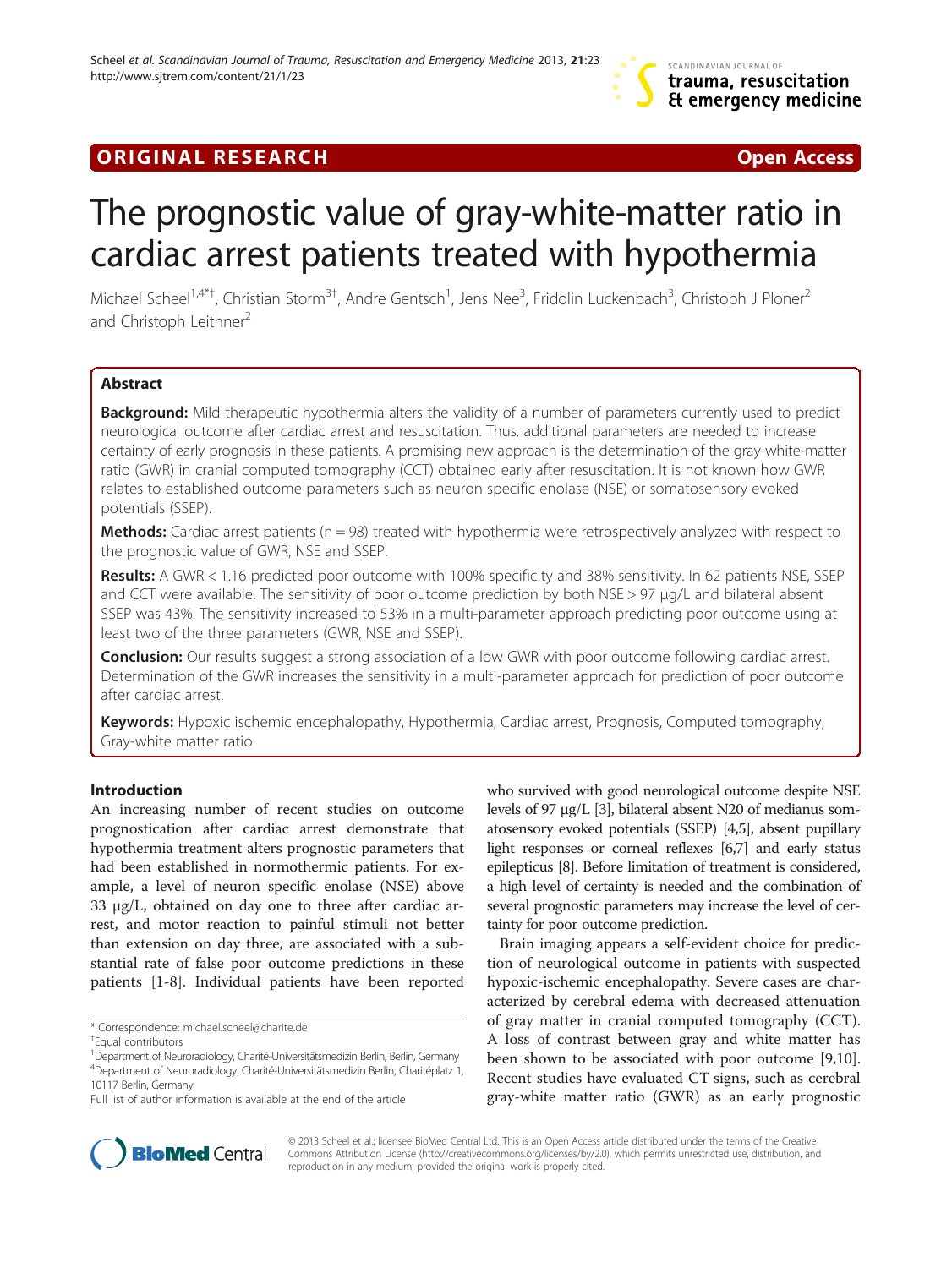outcome parameter in hypoxic-ischemic encephalopathy [[11-16](#page-6-0)]. GWR is obtained by measuring Hounsfield units (HU) in gray and white matter and calculating the ratio of both [\[17](#page-6-0)]. In severe cases of cerebral edema, the ratio decreases to values below unity, also known as the 'reversal sign' [[18](#page-6-0)].

There is currently no consensus on a distinct GWR cutoff value that may predict poor outcome with high specificity. A small number of studies on this subject suggest values between 1.15 [[17](#page-6-0)] and 1.22 [\[13\]](#page-6-0), respectively. Furthermore, it is neither known whether hypothermia affects the prognostic significance of a reduced GWR, nor whether the sensitivity with which poor outcome is predicted by NSE and SSEP can be increased by measuring the GWR. We therefore retrospectively investigated the prognostic value of GWR in a cohort of cardiac arrest patients treated with hypothermia and compared GWR with the established outcome parameters NSE and SSEP.

#### Materials and methods

#### Subjects

A total number of 353 consecutive patients after cardiac arrest were prospectively included into our database between 12/2005 and 10/2011. Since 2005, all patients have been treated with mild hypothermia in accordance with established guidelines (details of this treatment have been previously described [[2\]](#page-6-0)). The study protocol was approved by the local ethics committee on human research (Charité - Ethikkommission) and was conducted in accordance with the guidelines of the Declaration of Helsinki. Written informed consent to the use of routine clinical data is part of the standard contract between patients and the University Hospital Charité Berlin and was obtained from patients or their legal representatives. All data were collected from routine investigations in patients resuscitated from cardiac arrest. In our department, neurological assessment of these patients comprises several clinical, laboratory and electrophysiological investigations. Treatment decisions are always based on combined results from these examinations. Except for patients with confirmed brain death, treatment is continued for at least seven days in all patients [\[19\]](#page-6-0).

In our database, we identified a subgroup of patients  $(n =$ 111) that had received cranial computed tomography (CCT) within the first seven days after cardiac arrest (me $dian = 5$  h;  $IQR = 2-24$  hours). CCT was ordered independently of this study by the treating physician either to rule out a primary intracranial event leading to cardiac arrest (e.g. subarachnoid hemorrhage) or when clinical findings suggested intracranial complications (e.g. intracranial hemorrhage during anticoagulant therapy for myocardial infarction). Thirteen patients were excluded from further analysis for findings that would have biased measurement of Hounsfield units and GWR calculation (only contrast

enhanced CCT available (3), hydrocephalus and shunt artifact (3), severe movement artifacts (2), intracerebral hemorrhage (3), old large ischemic lesion (1), massive calcification of the basal ganglia (1)).

Ninety-eight patients were included in the final analysis. All patients were treated with mild hypothermia. Table 1 summarizes the demographic data. Outcome was determined using the cerebral performance category (CPC) score [[20\]](#page-6-0), obtained by the treating physician at discharge from the intensive care unit (ICU). Good outcome was defined as CPC 1–2 and poor outcome as CPC 3–5.

# CCT acquisition, region of interest (ROI) measurements and GWR calculation

Only non-contrast enhanced CT scans were analyzed. CT scans were acquired on three different GE scanners (GE LightSpeed Pro 16 ( $n = 78$ ), Lightspeed Ultra ( $n = 7$ ), Lightspeed VCT  $(n = 13)$ -GE Healthcare, Little Chalfont, UK). All examinations followed a standard head CT protocol with a slice thickness of 5 mm.

For assessment of inter-raterreliability, ROIs were determined independently by two raters. ROIs were placed and GWR scores calculated according to criteria described previously [[17](#page-6-0)]. The ROIs consisted of circular shaped areas  $(0.1 \text{ cm}^2)$  placed bilaterally in caudate nucleus (CN),

| Table 1 Demographic data given as absolute numbers  |  |
|-----------------------------------------------------|--|
| and percent or median and interquartile range (IQR) |  |

| Demographics of study population |                 |
|----------------------------------|-----------------|
| Age (years)                      | $61(47 - 72.2)$ |
| Female sex                       | 33 (33.7%)      |
| <b>APACHE Score</b>              | $30(23.5 - 36)$ |
| Out-of-hospital                  | 81 (82.7%)      |
| Primary cause of arrest          |                 |
| Cardiac                          | 52 (53%)        |
| Respiratory                      | 41 (42%)        |
| Other                            | 5(5%)           |
| Shockable rhythm                 | 29 (29.6%)      |
| Time to ROSC (min)               | $14.5(10-26)$   |
| Total epinephrine dose (mg)      | $2(0.7-5.0)$    |
| Length of ICU stay (days)        | $11.5(5-28)$    |
| Time on ventilator (hours)       | 205 (109-521.2) |
| Neurological outcome             |                 |
| CPC <sub>1</sub>                 | 23 (23.5%)      |
| CPC <sub>2</sub>                 | 14 (14.3%)      |
| CPC <sub>3</sub>                 | $2(2.0\%)$      |
| CPC <sub>4</sub>                 | $9(9.2\%)$      |
| CPC <sub>5</sub>                 | 50 (51%)        |

APACHE: Acute Physiology and Chronic Health Evaluation, AMI: acute myocardial infarction, ROSC: return of spontaneous circulation, ICU: intensive care unit, CPC: cerebral performance category.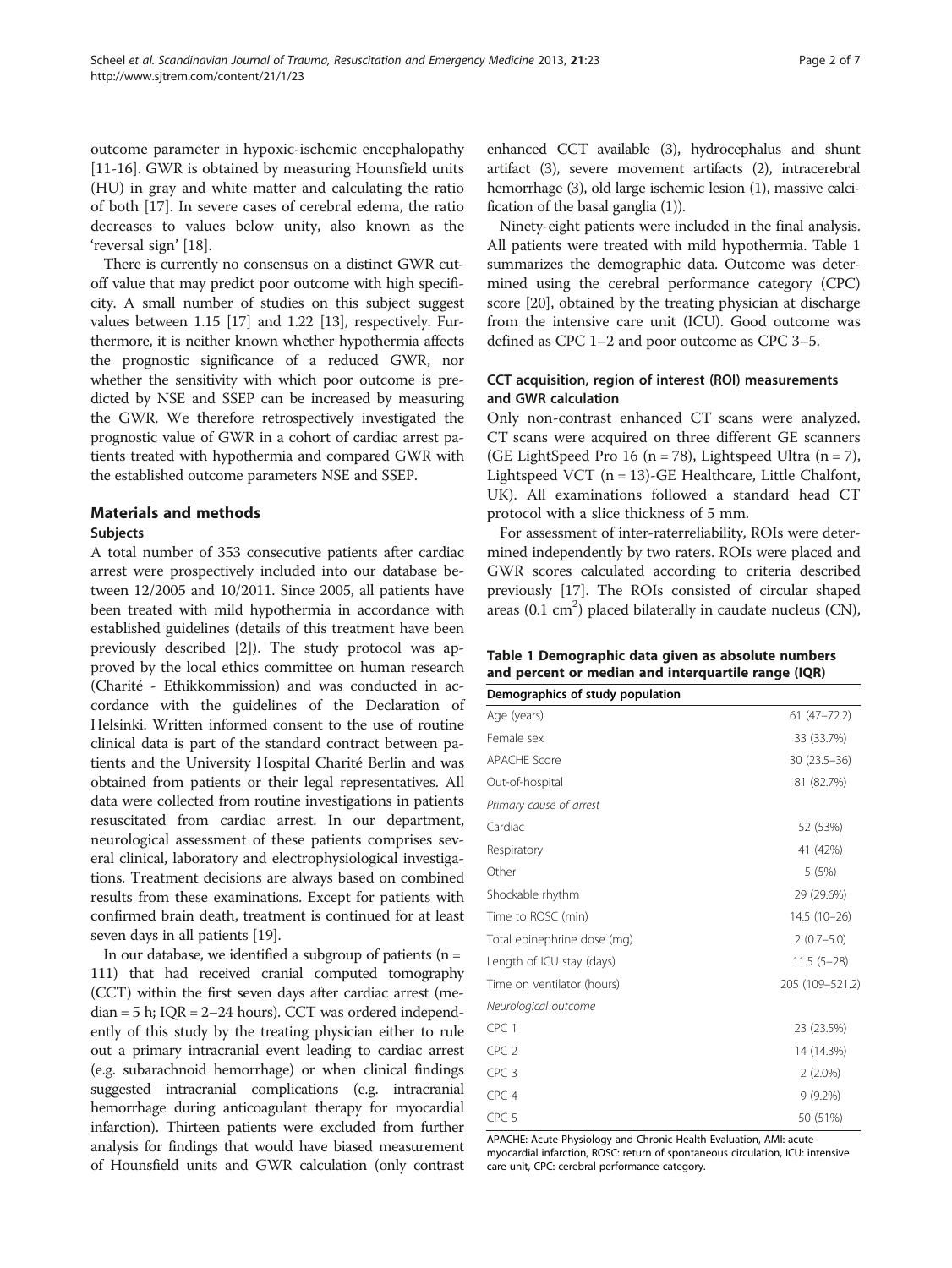putamen (PU), thalamus (THL), posterior limb of internal capsule (PIC), forceps minor of the corpus callosum (CC), medial cortex (MC1) and medial white matter (MWM1) at the level of the centrum semiovale and high convexity area (MC2 and MWM2, respectively). Both raters were blind to clinical information and outcome of all patients as well as ROI placement and GWR scores of each other. GWR in the basal ganglia was calculated as GWR-BG =  $(CN + PU)$  /  $(CC + PIC)$ . GWR at the cortical level was calculated as  $GWR-CE = (MC1 + MC2)$  /  $(MWM1 +$ MWM2). Average GWR was defined as the average of these two GWR-AV =  $(GWR-BG + GWR-CE)/2$  [\[17\]](#page-6-0).

# Neuron specific enolase and somatosensory evoked potentials

NSE serum levels were determined in 84 out of 98 patients as described in an earlier study [[2\]](#page-6-0). We have previously found a cut-off value of 78.9 μg/L for poor outcome prediction with 100% specificity [\[2](#page-6-0)], and a cutoff value of 81.8 μg/L has recently been reported by a large prospective multicenter study [\[6](#page-6-0)]. To our knowledge, the highest NSE cut-off value reported is 97 μg/L [[3\]](#page-6-0). We therefore applied this limit to the current study and have implemented it in our diagnostic pathway [\[19](#page-6-0)].

For 67 out of 98 patients results of SSEP were available. SSEPs were performed with stimulation of the median nerve at the wrist as described earlier [[4\]](#page-6-0). Results were classified as bilateral absent N20 or at least unilateral present. The majority of SSEPs were performed between 48 and 96 hours after cardiac arrest.

In 62 out of 98 patients, all three parameters (GWR, NSE and SSEP) were available. In this patient cohort, we determined sensitivity and specificity for poor outcome prediction for all three parameters separately as well as for the combination of SSEP and NSE (predicting poor outcome if both NSE > 97 μg/L and bilateral absent N20) and for the combination of SSEP, NSE and GWR (predicting poor outcome by at least two of three parameters, NSE > 97 μg/L, bilateral absent N20, GWR < 1.16).

### Statistical analysis

We calculated the correlation coefficients for attenuation measurements determined by two different raters (MS and AG) for GWR measures to assess inter-rater reliability. Absolute attenuation values and GWR values were compared between patients with good outcome (CPC 1–2) and poor outcome (CPC 3–5) by means of a Mann-Whitney-U test. The central aim of the study was to determine whether a cut-off level of GWR exists that allows prediction of poor outcome with specificity close to 100%. Additionally, we conducted ROC analyses for the three different GWR measurements (GWR-BG, GWR-CE, GWR-AV) to illustrate the overall performance of GWR in discrimination of patients with good and poor outcome.

To evaluate a possible relationship of GWR with time between cardiac arrest and CCT, we divided all patients with poor outcome into three groups (CCT  $< 6$  h,  $6-24$  h,  $> 24$  h after cardiac arrest). GWR values of these three groups were compared by using a Kruskal-Wallis test.

## Results

#### Association of GWR and clinical outcome

Inter-rater reliability of GWR calculation was excellent with an overall Pearson's correlation coefficient of 0.97 determined from all measurements combined. Similar to previous studies, we found a highly significant association between GWR and clinical outcome (Figure [1](#page-3-0) and Table [2\)](#page-3-0). Absolute attenuation values in all gray matter regions (CN, PU, THL, MC1, MC2) were significantly lower in patients with poor outcome. In contrast, the absolute attenuation in white matter regions (CC, PIC, MWM1, MWM2) revealed no significant difference (Table [2](#page-3-0)).

ROC analysis demonstrated an area under the curve  $(AUC)$  for GWR-AV = 0.81, GWR-BG = 0.77 and GWR- $CE = 0.75$  (Additional file [1:](#page-6-0) Figure S1). Therefore we used GWR-AV for all subsequent analysis and refer to it as GWR in the following.

GWR < 1.16 predicted poor outcome with a sensitivity of 38% and a specificity of 100%. Applying a GWR threshold of 1.2 would have misclassified 6 patients (CPC  $1/2 = 2/4$  patients).

Median GWR values in patients with poor outcome were higher when CCT was performed early, i.e. within the first 6 hours (median =  $1.18$ ,  $IQR = 1.16 - 1.21$ ) compared to examinations performed between 6–24 hours  $(median = 1.17, IQR = 1.03-1.22)$  and after 24 hours  $(median = 1.13, IQR = 1.01-1.22)$  (Figure [2\)](#page-4-0). These differences however were not statistically significant (Kruskal-Wallis test =  $4.02$ ; p = 0.13).

### Comparison of GWR, NSE and SSEP

Table [3](#page-4-0) gives an overview on sensitivity and negative predictive value of GWR, NSE and SSEP for the whole study cohort. In our study, 62 Patients had received CCT, NSE and SSEP. In this subgroup, poor outcome was detected with a sensitivity of 53% by NSE > 97  $\mu$ g/L, 55% by bilaterally absent SSEP and 35% by GWR < 1.16. No patient with bilateral absent SSEP, NSE > 97 μg/L or GWR < 1.16 survived with good outcome. NSE and SSEP detected poor outcome for only partly overlapping patient populations: 65% of patients (26/40) with poor outcome had absent SSEP and/or NSE > 97 μg/L and 70% of patients (28/40) with poor outcome had at least one of three parameters (SSEP, NSE, GWR) suggesting poor outcome. Hence, GWR only marginally increased sensitivity for poor outcome detection in a prediction approach that requires only one positive parameter.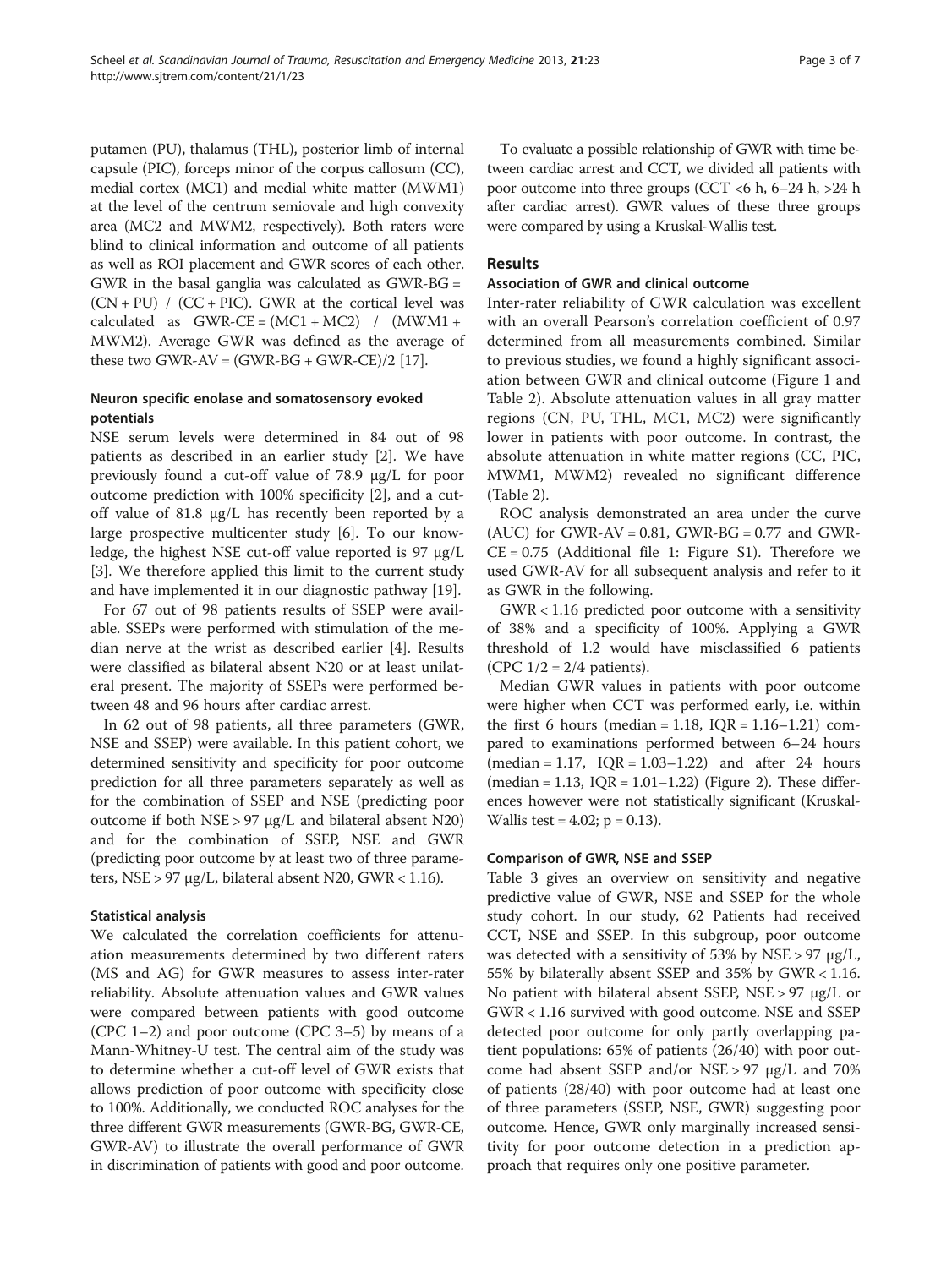<span id="page-3-0"></span>

Predicting poor outcome if both, NSE > 97 μg/L and SSEP bilaterally absent, yielded a sensitivity of 43%. With this approach (at least two parameters pathologic for prediction of poor outcome), GWR increased sensitivity to 53%. Table [4](#page-5-0) gives an overview of prediction by NSE, SSEP and GWR for the subgroup of patients  $(n = 62)$  for which all three parameters were available.

#### **Discussion**

Our study suggests that a gray-whitematter ratio (GWR) below 1.16 may be a specific parameter for prediction of poor outcome in patients treated with hypothermia. This corroborates previous findings that were obtained in normothermia and mixed patient cohorts (normothermia and hypothermia). None of 23 patients with a GWR < 1.16 survived with good outcome.

The majority of patients with GWR < 1.16 had at least one other parameter indicative of poor outcome (NSE > 97 μg/L and/or bilateral absent SSEP). Therefore, GWR did not substantially increase the sensitivity for poor outcome detection, if one accepts poor outcome prediction by a single parameter. However, because individual patients may survive despite poor outcome prediction by single parameters, it has been argued that poor outcome prediction should be based on a multi-parameter approach [\[6](#page-6-0)]. We demonstrated in a subgroup of 62 patients who had received NSE, SSEP and CCT that a GWR < 1.16 increased the sensitivity of poor outcome detection (from 43%  $(17/40)$  to 53%  $(n = 21/40)$  if at least two pathologic test results were required for poor outcome prediction. These results suggest that GWR is a useful additional parameter that may increase the level of certainty for poor outcome prediction in comatose patients after cardiac arrest.

#### GWR cut-off value and timing of CCT

Our cut-off value of 1.16 is similar to previously published values. Torbey et al. found a GWR < 1.18 to be 100% specific of poor outcome [[11](#page-6-0)]. The authors obtained GWR at the basal ganglia level in normothermic patients. None of the eleven patients with GWR < 1.18 survived. In the largest cohort so far by Metter et al., a GWR < 1.15 was found to be 100% specific for poor outcome [[17](#page-6-0)]. CCT

| Table 2 Absolute attenuation in Hounsfield Units and |  |  |
|------------------------------------------------------|--|--|
| <b>GWR calculations</b>                              |  |  |

|                  | Good outcome        | Poor outcome        | p-value    |  |
|------------------|---------------------|---------------------|------------|--|
|                  | $(CPC 1-2)$         | $(CPC 3-5)$         | <b>MWU</b> |  |
|                  | $n = 37$            | $n = 61$            | test       |  |
| CΝ               | 33.7 (32.5 - 35.1)  | $31.3(28.1 - 33.2)$ | < 0.001    |  |
| PU               | 34.7 (33.7 - 36.1)  | $32.8(30.1 - 34.7)$ | < 0.001    |  |
| THL              | 32.9 (31.2–34.3)    | 31.1 (29.5–32.8)    | 0.002      |  |
| CC               | 27.5 (26.6–28.3)    | 26.7 (25.7–28.7)    | 0.241      |  |
| <b>PIC</b>       | 27.4 (26.2–28.5)    | 27.7 (26.5–29.0)    | 0.459      |  |
| MC1              | 31.6 (30.8-32.7)    | 29.5 (28.2-32.3)    | < 0.001    |  |
| MC <sub>2</sub>  | $31.5(30.3 - 32.2)$ | 29.4 (27.5–30.7)    | < 0.001    |  |
| MWM1             | 25.9 (24.1–27.2)    | $25.8(24.3 - 27.3)$ | 0.860      |  |
| MWM <sub>2</sub> | 25.9 (24.3–26.7)    | $26.0(24.3-27.3)$   | 0.514      |  |
| <b>GWR-AV</b>    | $1.24(1.21 - 1.27)$ | $1.18(1.10-1.22)$   | < 0.001    |  |
| <b>GWR-BG</b>    | $1.26(1.23 - 1.29)$ | $1.18(1.10 - 1.25)$ | < 0.001    |  |
| <b>GWR-CE</b>    | $1.22(1.17-1.28)$   | $1.17(1.10-1.20)$   | < 0.001    |  |

The table shows Median (IQR) for each group and the respective p-value of the Mann-Whitney-Utest. Caudate nucleus-CN, putamen-PU, thalamus-THL, CCcorpus callosum, posterior limb of internal capsule-PIC, MC1 and MWM1 medial cortex and medial white matter at the level of the centrum semiovale, MC2 and MWM2-medial cortex and medial white matter at the level of the high convexity area.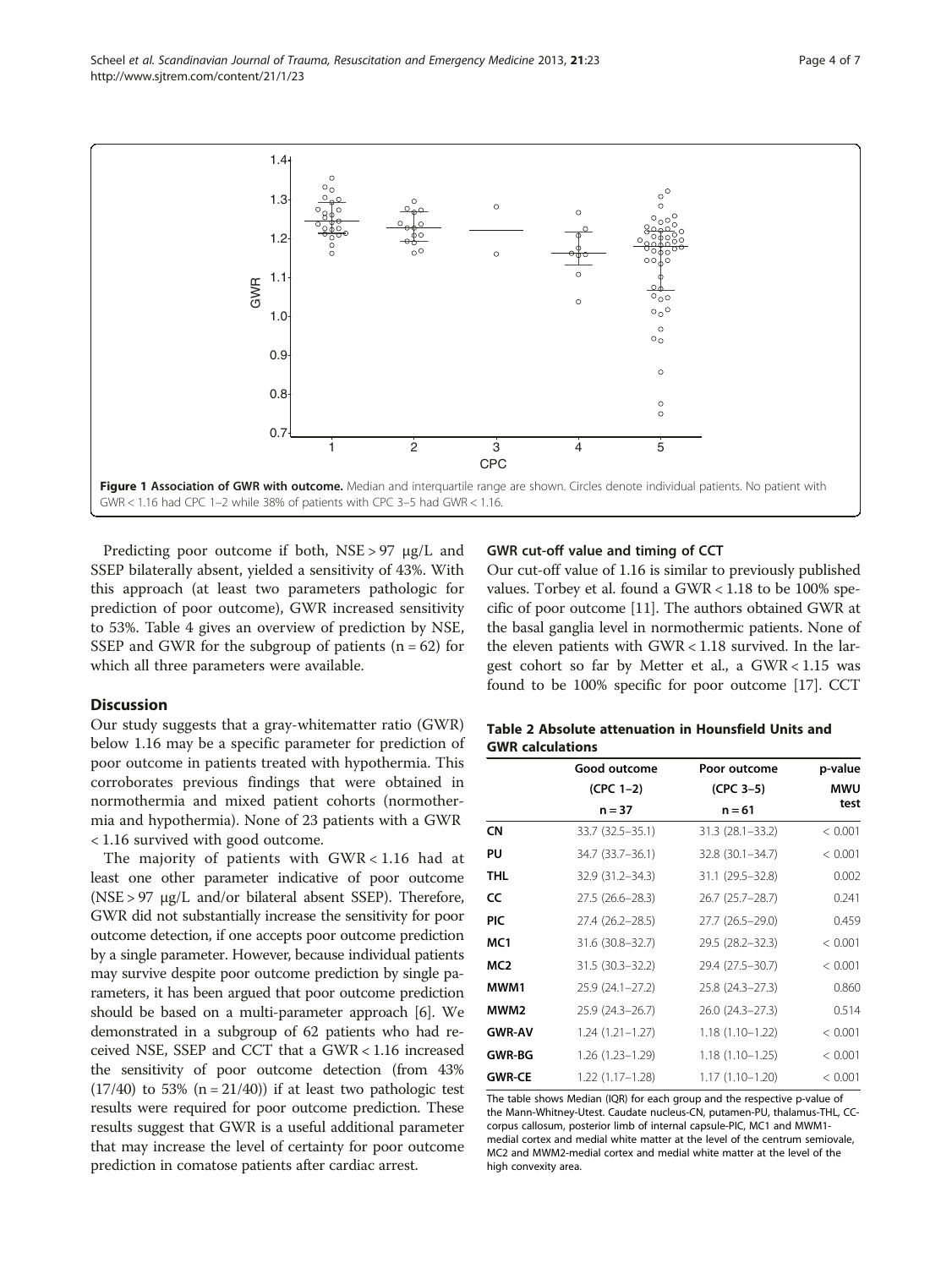<span id="page-4-0"></span>Scheel et al. Scandinavian Journal of Trauma, Resuscitation and Emergency Medicine 2013, 21:23 Page 5 of 7 http://www.sjtrem.com/content/21/1/23



denote individual patients. CPC 1–2 was defined as good outcome, CPC 3–5 as poor outcome.

was obtained within 24 hours and the majority of patients with GWR < 1.15 had been treated with hypothermia. Metter et al. concluded that a GWR < 1.2 had the best overall predictive value, but this threshold misclassified two patients. A of GWR < 1.2 in our patient cohort would have misclassified six patients as having poor outcome. Hence, our data suggest that a threshold of 1.2 can be associated with a substantial number of erroneous poor outcome predictions.

In the study by Metter et al. the number of patients who survived with little or no neurological deficit was small [[17](#page-6-0)]. This outcome distribution may have decreased the likelihood of detecting rare cases that survive with good neurological outcome despite a low GWR. In our study, the proportion of patients surviving with little or no neurological deficit was higher (38%, n = 37).

Inamasu et al. reported a high sensitivity and specificity of the 'loss of boundary' (LOB) sign and 'sulcal effacement'

Table 3 Single parameter approach-sensitivity and negative predictive values (at 100% specificity) with respect to poor outcome prediction

| No. of   |        |        |       | <b>NPV</b>                  |
|----------|--------|--------|-------|-----------------------------|
| patients | 'poor' | 'good' |       |                             |
| 98       | 23     | 0      | 37.7% | 49.3%                       |
|          | 38     | 37     |       |                             |
| 84       | 26     | 0      | 53.1% | 60.3%                       |
|          | 23     | 35     |       |                             |
| 67       | 25     | 0      | 56.8% | 54.8%                       |
|          | 19     | 23     |       |                             |
|          |        |        |       | CPC 3-5 CPC 1-2 Sensitivity |

sign obtained prospectively very early after cardiac arrest [[16](#page-6-0)]. Only one of 52 patients with LOB sign and none of 20 patients with sulcal effacement sign survived with good outcome. These data corroborate the high specificity of early CT signs for poor outcome prediction.

Wu et al. investigated a semi-automated procedure, which used co-registration of CT to a brain atlas and determination of Hounsfield units for several brain regions [[15\]](#page-6-0). In a large cohort, the authors demonstrate that whole brain Hounsfield units obtained from early CCT (most within 24 hours) improved the predictive accuracy of a clinical examination. In this study, only 12% of patients had received hypothermia treatment, and therefore results should be interpreted with care for this patient group.

The majority of CCTs in our study were performed on admission, frequently within a few hours after cardiac arrest. Metter et al. did not find a significant association of attenuation with time since cardiac arrest within a narrow time frame of 24 hours [\[17\]](#page-6-0). The distribution of GWR over time in our study, however, suggests that GWR may decrease over the days following cardiac arrest for patients with severe hypoxic-ischemic encephalopathy (Figure 2). Similarly, Wu et al. found a significant decrease in the density of the putamen for CT performed within 24–72 hours as compared to within the first 24 hours after cardiac arrest [\[15](#page-6-0)]. No difference was found for other regions, but only few CTs (4%) were performed after day two, hence the power to detect a difference was low.

In our study, sensitivity of poor outcome detection by GWR < 1.16 was 23% for CCT performed within six hours, but increased to 60% for CCT performed between six hours and seven days. This finding, however, may be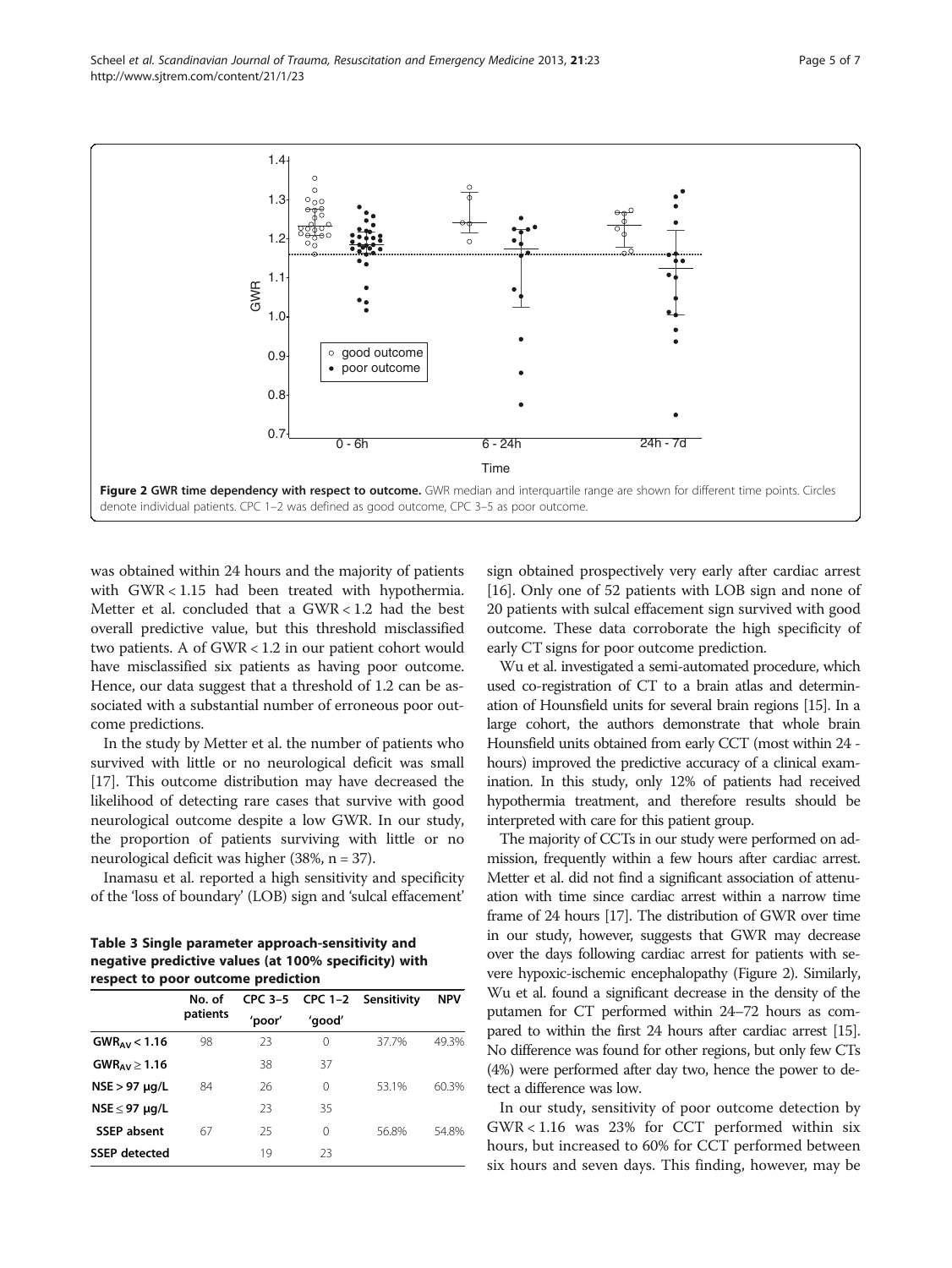|                                      | No. of patients | CPC 3-5 | $CPC 1-2$    | Sensitivity | <b>NPV</b> |
|--------------------------------------|-----------------|---------|--------------|-------------|------------|
|                                      |                 | 'poor'  | 'good'       |             |            |
| $GWR_{AV}$ < 1.16                    | 62              | 14      | $\mathbf{0}$ | 35.0%       | 45.8%      |
| GWR <sub>AV</sub> $\geq$ 1.16        |                 | 26      | 22           |             |            |
| $NSE > 97 \mu g/L$                   | 62              | 21      | $\mathbf{0}$ | 52.5%       | 53.7%      |
| $NSE \leq 97 \mu g/L$                |                 | 19      | 22           |             |            |
| <b>SSEP</b> absent                   | 62              | 22      | $\mathbf{0}$ | 55.0%       | 55.0%      |
| <b>SSEP</b> detected                 |                 | 18      | 22           |             |            |
| SSEP absent and/or NSE > 97 µg/L     | 62              | 26      | $\mathbf{0}$ | 65.0%       | 61.0%      |
| SSEP detected and $NSE < 97 \mu g/L$ |                 | 14      | 22           |             |            |
| SSEP absent and NSE > 97 µg/L        | 62              | 17      | $\mathbf{0}$ | 42.5%       | 48.9%      |
| SSEP detected or NSE < 97 µg/L       |                 | 23      | 22           |             |            |
| 2 or 3 abnormal (SSEP, NSE, GWR)     | 62              | 21      | $\mathbf{0}$ | 52.5%       | 53.7%      |
| 1 or 0 abnormal (SSEP, NSE, GWR)     |                 | 19      | 22           |             |            |
| One or more parameters pathologic    | 62              | 28      | $\mathbf 0$  | 70.0%       | 64.7%      |
| All parameters normal                |                 | 12      | 22           |             |            |

<span id="page-5-0"></span>Table 4 Single and multi parameter approach-sensitivity and negative predictive values (at 100% specificity) for poor outcome prediction in the subgroup of 62 patients for which NSE, SSEP and CCT were available

biased by patient selection and should be interpreted with care. Nonetheless our data argue for a prospective study investigating the prognostic value of GWR beyond six hours after cardiac arrest.

Since many CTs in our study were performed within the first few hours following admission, it is unlikely that hypothermia had substantially influenced the GWR in this subset of patients. However, as hypothermia changes the course of pathophysiological events leading to definite tissue damage in the days after cardiac arrest, it is still possible that hypothermia influences the relationship between early GWR and neurological outcome. Survival with good outcome may be possible in hypothermia patients despite a more severe early injury. Hence, re-evaluation of the prognostic value of GWR for hypothermia patients is mandatory, before GWR can be integrated into pathways for management of these patients.

#### Comparison with other outcome parameters

The lower sensitivity of GWR < 1.16 (35% as compared to 53% for NSE and 55% SSEP) and the fact that the vast majority of patients with GWR < 1.16 had either high NSE levels or bilateral absent SSEP may suggest that GWR < 1.16 identifies patients with more severe hypoxicischemic encephalopathy than NSE or SSEP. Most of the CCTs in our study were performed within a few hours, but SSEP and NSE were obtained around day three after cardiac arrest. The rather low sensitivity of GWR for the entire study cohort could therefore also be explained by the early time point. Indeed, our data suggest that the sensitivity of GWR increases substantially if CCT is performed > 24 h after admission.

If one accepts a prediction approach that uses a single parameter for poor outcome prediction, the combination of NSE and SSEP increases the sensitivity for detection of poor outcome. Apparently, a relevant number of patients with poor outcome are detected by NSE but not by SSEP and vice versa. If NSE and SSEP are performed, GWR < 1.16 did not significantly increase the number of patients for which poor outcome was detected. However, if one prefers a prediction approach that requires a second confirmatory parameter, GWR has an additional predictive value.

#### Limitations of our study

Due to the retrospective design of our study, we could only investigate the subset of patients who had received CCT  $(n = 111, i.e. 31\%$  of all cardiac arrest patients). CCT was generally ordered by treating physicians if the cause of the cardiac arrest was deemed uncertain or if intracranial complications were suspected. Our results should therefore be extended to the entire cardiac arrest population with care and corroboration by a prospective study avoiding selection bias is desirable. The same caveat applies to the comparison of different prognostic parameters, which could only be performed in the subset of patients who had received NSE, SSEP and CCT.

The results of NSE, SEP and CCT were available to the treating physicians and influenced decisions on limitation of treatment. Therefore, we cannot exclude the possibility of a self-fulfilling prophecy. GWR was calculated for this study and not known to treating physicians. However, reduced GWR reflects brain edema and treatment decisions were influenced by CT if brain edema was reported by the radiologist. As a number of recent studies have indicated limited